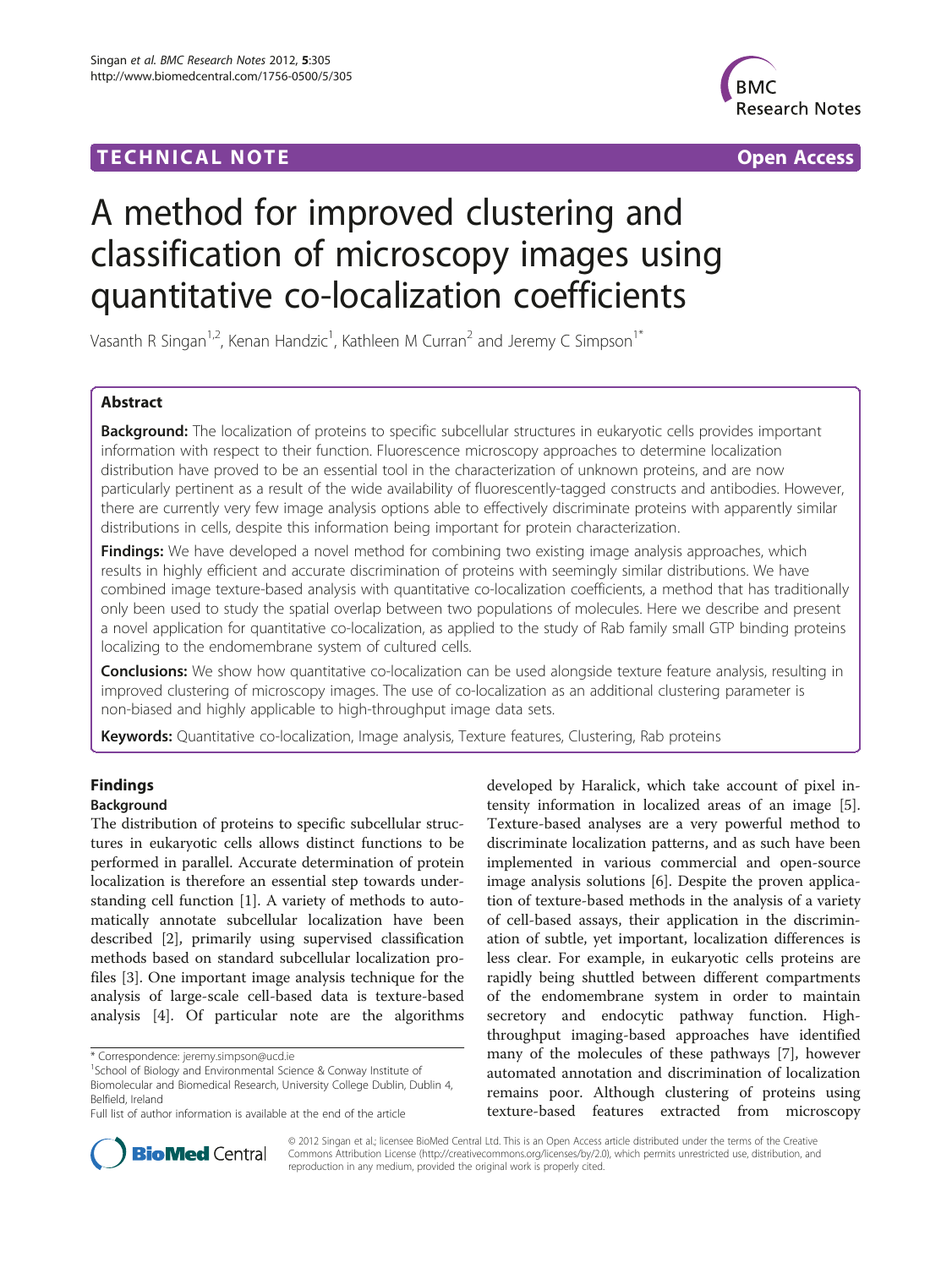images is robust in classifying broad differences in localization, closely related proteins having similar localization profiles are not easily distinguished from one another. In this work we show how clustering using texture features can be improved with the addition of quantitative co-localization information with known organelle markers. Specifically we use a recently described algorithm, the Rank Weight Co-localization (RWC) coefficient [\[8\]](#page-4-0), which efficiently integrates pixel cooccurrence and correlation, and demonstrate how RWC coefficients can be used as an additional feature to improve the clustering and classification of image data.

# **Methods**

#### Cell Culture

HeLa cells (human cervical cancer cell line, ATCC CCL-2) were routinely cultured in Dulbecco's Modified Eagle Medium (DMEM) (Life Technologies) supplemented with 10 % foetal bovine serum (FBS) (PAA Laboratories) and 1 % L-glutamine (Life Technologies) at 37 °C in a 5 %  $CO<sub>2</sub>$  incubator. Cells were sub-cultured at 1:10 dilution by incubation with 0.5 % trypsin / 0.2 % EDTA (Sigma) on reaching confluency, typically every 2 days. Cells were not used beyond passage 15.

# cDNA Transfection & Cell Fixation

Prior to the day of transfection, 30,000 HeLa cells were plated into each well of a 12-well plate containing coverslips. On the day of transfection the cells were transiently transfected with DNA constructs encoding various fluorescently-labelled (mCherry) small GTP binding proteins of the Rab family, specifically Rab1B, Rab3C, Rab6A, Rab14, Rab33B and Rab43 using FuGENE6 (Roche). Briefly, 1.5 μl of FuGENE6 was diluted with 50 μl of OptiMEM (Life Technologies) and incubated for 5 minutes at room temperature. The diluted transfection reagent was then added to 0.5 μg of DNA and incubated at room temperature for 45 minutes. The transfection complexes were added drop-wise to the cells and incubated for a total of 24 hours. cells were fixed with 3 % paraformaldehyde (Sigma) for 20 minutes, then quenched with 30 mM glycine for 5 minutes, permeabilised with 0.1 % Triton X-100 for 5 minutes, and then washed three times with PBS. The cells were immunostained with antibodies against the *cis-*Golgi protein GM130 (BD Biosciences, cat. no. 610823) (final concentration 0.5 μg/ml), followed by anti-mouse Alexa-Fluor488 antibodies (Molecular Probes, cat. no. A11029) (final concentration 2.5 μg/ml), each for 30 minutes. The cells were then incubated in PBS containing 0.2 μg/ml Hoechst 33342 (Sigma) for 5 minutes to label the nuclei, before two final washes with PBS. The coverslips were mounted on to glass slides using Mowiol (Sigma).

#### Image Acquisition and Analysis

Confocal images (1024\*1024 pixels) were acquired with an Olympus FV1000 confocal microscope equipped with a 60x/1.35 NA oil immersion objective, and using sequential scanning mode. A minimum of 40 cells were imaged for each mCherry-Rab construct tested, taken from 10 fields-of-view selected randomly. Image texture and morphological features (Haralick, Gabor, Mean Intensity and Spot-Edge-Ridge algorithms) were extracted for each individual cell using Columbus image analysis software (Perkin Elmer). Each cell was segmented using the mCherry-Rab channel to identify the cell boundary, using the 'cytoplasm detect method B' in the software. The software provided automated generation of texture features for each segmented cell, presented as a table containing all the texture feature results. Additional features including Radial Moments and Radial Shift Haralick features were adapted from Acapella scripts (Perkin Elmer) developed in the Andrews lab [\(http://](http://www.macbiophotonics.ca/downloadsa.htm) [www.macbiophotonics.ca/downloadsa.htm\)](http://www.macbiophotonics.ca/downloadsa.htm). A total of 24 features were used for this study. The RWC algorithm has been described previously [\[8](#page-4-0)], and for the purposes of this work was also implemented in Columbus using Acapella scripts.

# **Statistics**

The ANOVA (Analysis of Variance) test was performed using R 2.12.2. The 'aov' routine available within the 'stats' package was used in conjunction with 'DTK' to perform a post-hoc Dunnett-Tukey-Kramer test. DTK was used for pair-wise multiple comparison tests adjusted for unequal variance and sample sizes.

# PCA and Clustering

All analyses were performed using R 2.12.2. Principal Component Analysis (PCA) was performed using the 'prcomp' function within the 'stats' package available in R. The 24 texture features were subjected to PCA with / without RWC by scaling all the features to unit variance using the available option for scaling. The resulting principal components were clustered using the k-means clustering routine with the Hartigan-Wong algorithm, specifying 2 centres for clustering. The scores from all the principal components were used for clustering, however only the first two principal component scores (PC1 and PC2) were used for display purposes as a 2D plot, as these two components explained the majority (72 %) of the variations seen in the data.

#### Results and discussion

The endomembrane system in mammalian cells is a highly complicated set of membranes requiring large numbers of regulatory proteins to control its function. The Rab small GTPases are one such important family of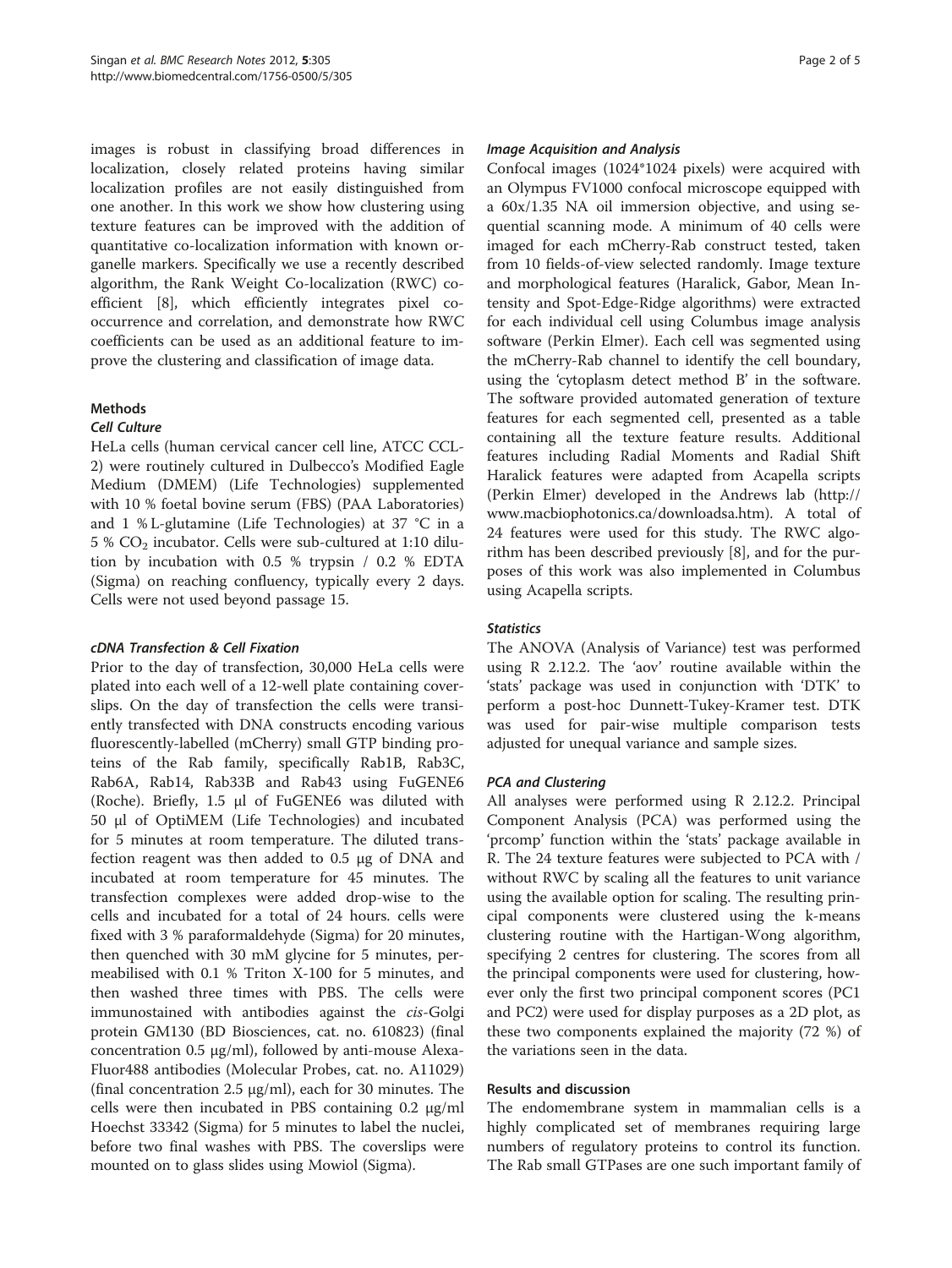<span id="page-2-0"></span>regulators, having complex and overlapping membrane distributions that remain to be mapped comprehensively [[9\]](#page-4-0). The distinct localization and cascade-based functioning of Rabs provides an excellent example with which to demonstrate localization-based clustering. From the 60 family members, we selected six Rabs, which have all been reported to either localize to the Golgi complex, or to other membrane compartments with a close spatial proximity to this central cellular organelle [[9\]](#page-4-0). Due to their high degree of similarity, specific antibodies against all Rab family members are not available, and therefore a transfection and overexpression approach utilising Rabs tagged with the fluorescent protein mCherry was chosen. Visual examination of the expressed proteins revealed localization patterns close to the nucleus in the so-called juxta-nuclear area of the cell, which were difficult to distinguish from one another (Figure 1A). We next immunostained these cells for the protein GM130, thereby providing a reference for the cis-side of the Golgi complex (Figure 1B). Finally we carried out quantitative colocalization analysis using a recently described algorithm, the Rank Weight Co-localization (RWC) method [\[8](#page-4-0)], which uses both pixel co-occurrence and intensity correlation to generate a measure of the overlap between the two colour channels. The algorithm uses a weighting

scheme to discriminate co-localizing pixels with a similar intensity from those having extreme values. The advantage of this algorithm is that co-localizing pixel positions having high intensity correlation receive higher weighting compared to positions having poor intensity correlations. This ensures that the algorithm discriminates for both co-occurrence and correlation between the two channels, and as such provides high sensitivity in co-localization analysis.

These experiments revealed a variety of RWC coefficients for the Rabs with the cis-Golgi marker, consistent with the notion that they all display differential localizations with respect to this organelle (Figure 1C). Statistical analysis using the ANOVA (Analysis of Variance) test revealed overall significant difference between the 6 Rabs (p < 0.001). A post-hoc Dunnett-Tukey-Kramer test revealed significant difference  $(p < 0.001)$  in mean values for all pairs of Rabs, with the exception of the Rab3C / Rab14 and the Rab1B / Rab43 pairs. Together, these experiments indicated that the RWC metric is able to differentiate some localization distribution patterns, and therefore would be a valid parameter to aid classification of localization.

We next used the images of the mCherry-Rabexpressing cells and extracted texture features for each

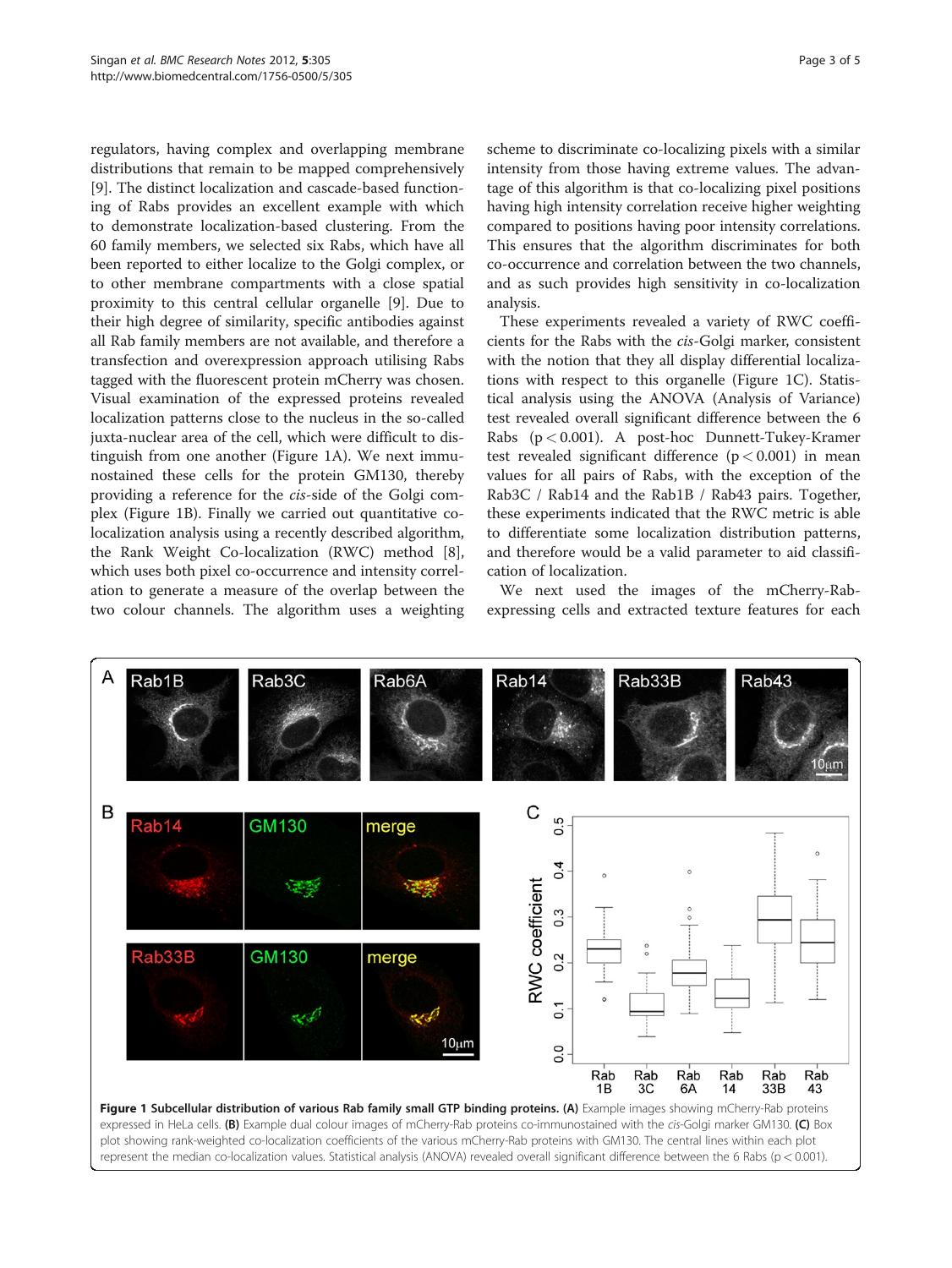<span id="page-3-0"></span>individual cell [[6\]](#page-4-0). Initially we focussed our efforts on Rab14 and Rab33B, as these two proteins have distinct functions, but yet both partially localize to the Golgi complex [[10,11\]](#page-4-0). A total of 24 texture features was extracted for each cell, which were independently reduced using principal component analysis (PCA) and clustered using the k-means technique. Using standard texture analysis, a clustering accuracy of only 61 % was achieved and it was not possible to discriminate the two cell populations expressing the Rab proteins into their two correct clusters (Figure 2A, left panel). We repeated this analysis, but this time taking account of the colocalization information obtained from immunostaining with the cis-Golgi marker GM130 for the same set of cells (Figure [1](#page-2-0)). PCA and clustering was performed, with the principal component scores from the 24 features as independent variables and with the inclusion of the

RWC co-localization coefficient as one additional feature. The principal component scores were used instead of the feature variables to avoid the problem of multicollinearity. The new dataset with 25 features (24 texture features and 1 RWC metric) were reduced using PCA and clustered using k-means in the same manner as before. The inclusion of the RWC coefficient as an additional parameter in the analysis resulted in a clustering accuracy of 96 %, with only 5 cells from the 140 cells analysed being incorrectly classified (Figure 2A, right panel). This result was striking because these two proteins (Rab14 and Rab33B) display highly similar localization patterns (Figures [1A](#page-2-0) and [1B](#page-2-0)), which could not be separated by texture-based analysis alone. We next applied the same methodology to another Rab protein, Rab3C. This family member is believed to function in exocytosis and has been reported to localize to post-